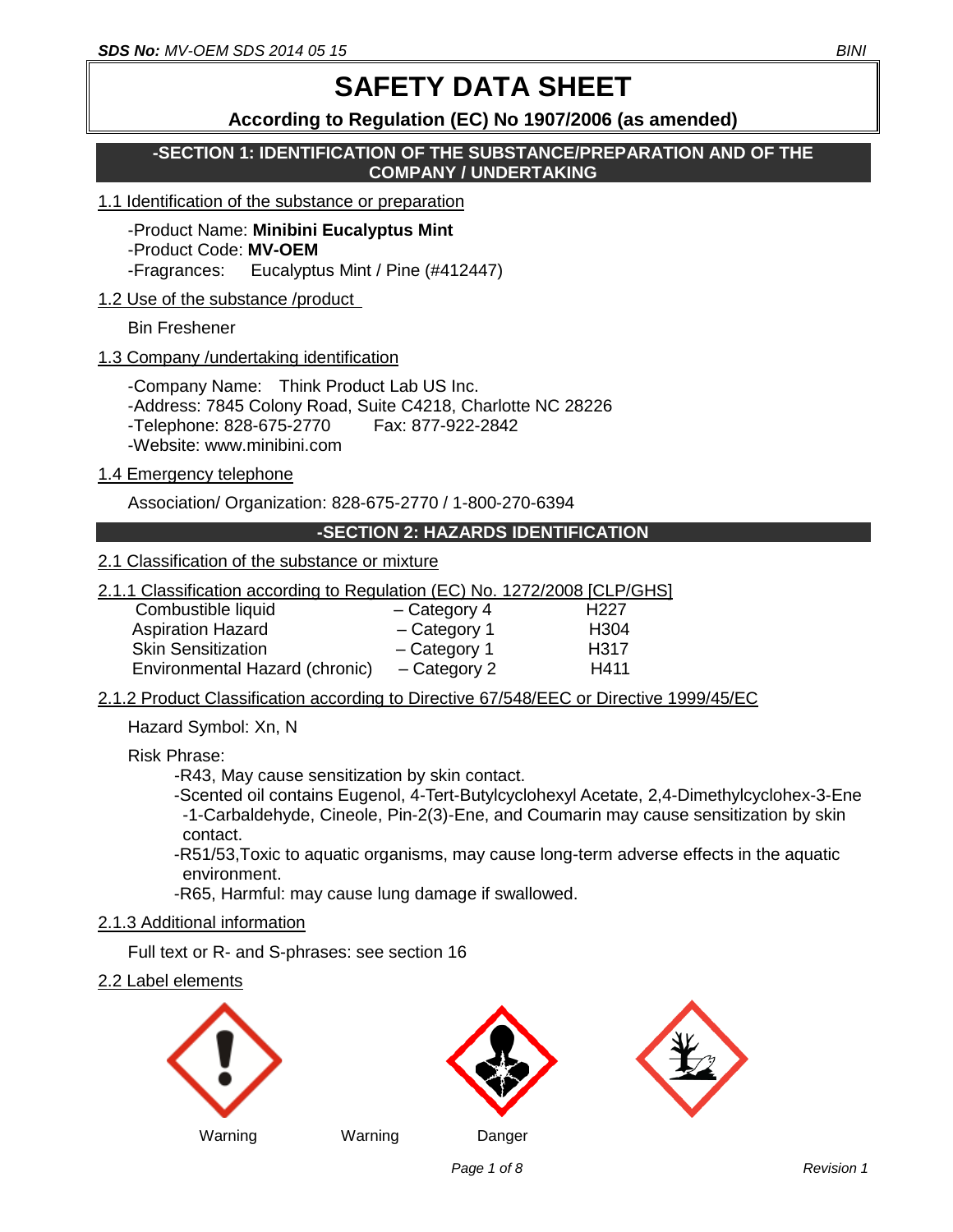| <b>SDS No: MV-OEM SDS 2014 05 15</b>                                              |                                                                                                                                                                | <b>BINI</b> |
|-----------------------------------------------------------------------------------|----------------------------------------------------------------------------------------------------------------------------------------------------------------|-------------|
| <b>Hazard Statements</b><br>H <sub>22</sub> 7<br>H <sub>304</sub><br>H317<br>H411 | Combustible liquid<br>May be fatal if swallowed and enters airways.<br>May cause an allergic skin reaction.<br>Toxic to aquatic life with long lasting effects |             |
|                                                                                   | Precautionary Statements - EU (§28, 1272/2008)                                                                                                                 |             |
| P <sub>101</sub><br>P <sub>102</sub>                                              | If medical advice is needed, have product container or label at hand.<br>Keep out of reach of children                                                         |             |
| P <sub>210</sub><br>P264                                                          | Keep away from heat/sparks/open flames/hot surfaces. - No smoking.<br>Wash  thoroughly after handling.                                                         |             |
| P <sub>273</sub>                                                                  | Avoid release to the environment.                                                                                                                              |             |
| P280                                                                              | Wear protective gloves/protective clothing/eye protection/face<br>protection.                                                                                  |             |
| $P301 + P310$                                                                     | IF SWALLOWED: Immediately call a POISON CENTER or<br>doctor/physician.                                                                                         |             |
| $P302 + P352$                                                                     | IF ON SKIN: Wash with plenty of soap and water.                                                                                                                |             |
| $P303 + P361 + P353$                                                              | IF ON SKIN (or hair): Remove/Take off immediately all contaminated<br>clothing. Rinse skin with water/shower.                                                  |             |
| P331                                                                              | Do NOT induce vomiting.                                                                                                                                        |             |
| P332 + P313                                                                       | If skin irritation occurs: Get medical advice / attention.                                                                                                     |             |
| P362                                                                              | Take off contaminated clothing and wash before reuse.                                                                                                          |             |
| $P370 + P378$                                                                     | In case of fire: Use  for extinction.                                                                                                                          |             |
| P391                                                                              | Collect spillage.                                                                                                                                              |             |
| $P403 + P235$                                                                     | Store in a well-ventilated place. Keep cool.                                                                                                                   |             |
| P <sub>501</sub>                                                                  | Dispose of contents/container to                                                                                                                               |             |

2.3 Other Hazards

None known

# **-SECTION 3: COMPOSITION/INFORMATION ON INGREDIENTS**

Mixture of aromatic substances.

Contains:

| <b>Chemical Name</b>                      | CAS-No<br><b>EC-No</b>  | <b>Classification</b><br>(67/548/EEC)  | <b>Classification</b><br>(Regulation (EU)<br>No 1272/2008) | Conc. Range in<br>the Finished<br>Product $(\% )$ |
|-------------------------------------------|-------------------------|----------------------------------------|------------------------------------------------------------|---------------------------------------------------|
| Distillates (Petroleum),                  | 64742-47-8              | $Xn - R65$                             | Asp. Tox. 1 H304                                           | $10 - 20$                                         |
| <b>Hydrotreated Light</b>                 | 265-149-8               |                                        |                                                            |                                                   |
| Alkanes, C11-15-Iso-                      | 90622-58-5<br>292-460-6 | Xn – R65                               | Asp. Tox. 1 H304                                           | $5 - 10$                                          |
| Eugenol                                   | $97 - 53 - 0$           | Xi – R36-43                            | Eye Irrit. 2 H319                                          | $1 - 5$                                           |
|                                           | 202-589-1               |                                        | Skin Sens. 1 H317                                          |                                                   |
| Cis-2-Tert-Butylcyclohexyl                | 20298-69-5              | $N - R51/53$                           | Aquatic Chronic 2 H411                                     | $1 - 5$                                           |
| Acetate                                   | 243-718-1               |                                        |                                                            |                                                   |
| Vanillin                                  | 121-33-5                | $Xi-R36$                               | Eye Irrit. 2 H319                                          | $1 - 5$                                           |
|                                           | 204-465-2               |                                        |                                                            |                                                   |
| P-Menth-1-En-8-OI                         | $98 - 55 - 5$           | Xi - R36/38                            | Eye Irrit. 2 H319                                          | $1 - 5$                                           |
|                                           | 202-680-6               |                                        | Skin Irrit.2 H315                                          |                                                   |
| 4-Tert-Butylcyclohexyl Acetate 32210-23-4 |                         | Xi N - R43-51/53                       | Skin Sens. 1 H317                                          | $1 - 5$                                           |
|                                           | 250-954-9               |                                        | Aquatic Chronic 2 H411                                     |                                                   |
| 2,4-Dimethylcyclohex-3-Ene-               | 68039-49-6              | Xi - R36/38-43-52/53 Eye Irrit. 2 H319 |                                                            | $1 - 5$                                           |
| 1-Carbaldehyde                            | 268-264-1               |                                        | Skin Irrit.2 H315                                          |                                                   |
|                                           |                         |                                        | Skin Sens. 1 H317                                          |                                                   |
|                                           |                         |                                        | Aquatic Chronic 3 H412                                     |                                                   |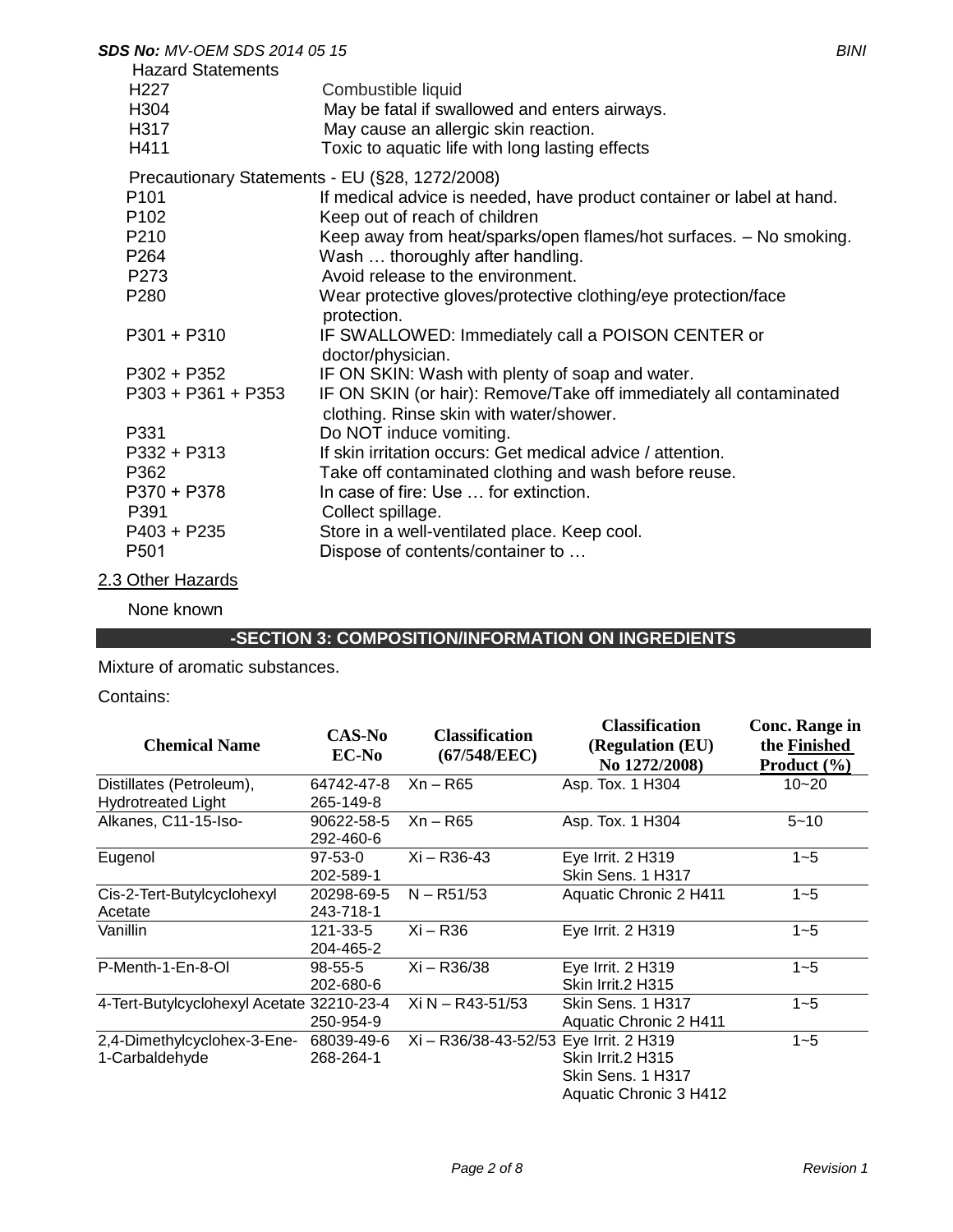| <b>SDS No: MV-OEM SDS 2014 05 15</b>                                                                                                                        |                            |                                       |                                                                                                               | BINI          |
|-------------------------------------------------------------------------------------------------------------------------------------------------------------|----------------------------|---------------------------------------|---------------------------------------------------------------------------------------------------------------|---------------|
| Camphene                                                                                                                                                    | 79-92-5<br>201-234-8       | $FXiN -$<br>R11-36-50/53              | Flam. Liq. 2 H225<br>Eye Irrit. 2 H319<br>Aquatic Acute 1 H400                                                | $1 - 5$       |
|                                                                                                                                                             |                            |                                       | Aquatic Chronic 1 H410                                                                                        |               |
| Cineole                                                                                                                                                     | 470-82-6<br>207-431-5      | Xi - R10-43                           | Flam. Liq. 3 H226<br>Skin Sens. 1 H317                                                                        | $1 - 5$       |
| $Pin-2(3)$ -Ene                                                                                                                                             | 80-56-8<br>201-291-9       | Xn - R10-38-43-65                     | Flam. Liq. 3 H226<br>Skin Irrit.2 H315<br>Skin Sens. 1 H317<br>Asp. Tox. 1 H304                               | $1 - 5$       |
| Coumarin                                                                                                                                                    | $91 - 64 - 5$<br>202-086-7 | Xn - R22-43-48                        | Acute Tox. 4 H302<br>Skin Sens. 1 H317<br>STOT RE 2 H373                                                      | $1 - 5$       |
| [3R-(3.Alpha., 3A.Beta., 6.Alph 77-54-3<br>a., 7. Beta., 8A. Alpha.)]-Octahy 201-036-1<br>dro-3,6,8,8-Tetramethyl-1H-3<br>A,7-Methanoazulen-5-Yl<br>Acetate |                            | $N - R51/53$                          | Aquatic Chronic 2 H411                                                                                        | $1 - 5$       |
| 3,7,7-Trimethylbicyclo[4.1.0]H 13466-78-9<br>ept-3-Ene                                                                                                      | 236-719-3                  | Xn-R10-38-43-65                       | Flam. Liq. 3 H226<br>Skin Irrit.2 H315<br>Skin Sens. 1 H317<br>Asp. Tox. 1 H304                               | $0.1 - 1.0$   |
| [3R-(3.Alpha., 3A.Beta., 7.Beta 469-61-4<br>.,8A.Alpha.)]-2,3,4,7,8,8A-Hex 207-418-4<br>ahydro-3,6,8,8-Tetramethyl-1<br>H-3A,7-Methanoazulene               |                            | Xn N - R50/53-65                      | Aquatic Acute 1 H400<br>Aquatic Chronic 1 H410<br>Asp. Tox. 1 H304                                            | $0.1 - 1.0$   |
| (R)-P-Mentha-1,8-Diene                                                                                                                                      | 5989-27-5<br>227-813-5     | $Xi N -$<br>R10-38-43-50/53           | Flam. Liq. 3 H226<br>Skin Irrit.2 H315<br>Skin Sens. 1 H317<br>Aquatic Acute 1 H400<br>Aquatic Chronic 1 H410 | $0.1 - 1.0$   |
| [3R-(3.Alpha., 3A.Beta., 6.Alph 77-53-2<br>a., 7. Beta., 8A. Alpha.)]-Octahy 201-035-6<br>dro-3,6,8,8-Tetramethyl-1H-3<br>A,7-Methanoazulen-6-OI            |                            | $N - R51/53$                          | Aquatic Chronic 2 H411                                                                                        | $0.1 - 1.0$   |
| Pin-2(10)-Ene                                                                                                                                               | 127-91-3<br>204-872-5      | Xn - R10-38-43-65                     | Flam. Liq. 3 H226<br>Skin Irrit.2 H315<br>Skin Sens. 1 H317<br>Asp. Tox. 1 H304                               | $0.1 - 1.0$   |
| P-Mentha-1,4(8)-Diene                                                                                                                                       | 586-62-9<br>209-578-0      | Xn N - R10-51/53-65 Flam. Liq. 3 H226 | Aquatic Chronic 2 H411<br>Asp. Tox. 1 H304                                                                    | $0.1 - 1.0$   |
| Dodecanal                                                                                                                                                   | 112-54-9<br>203-983-6      | Xi N - R38-51/53                      | Skin Irrit.2 H315<br>Aquatic Chronic 2 H411                                                                   | $0.1 - 1.0$   |
| [3R-(3.Alpha., 3A.Beta., 7.Beta 546-28-1<br>.,8A.Alpha.)]-Octahydro-3,8,8- 208-898-8<br>Trimethyl-6-Methylene-1H-3A,<br>7-Methanoazulene                    |                            | Xn N - R50/53-65                      | Aquatic Acute 1 H400<br>Aquatic Chronic 1 H410<br>Asp. Tox. 1 H304                                            | $0.1 - 1.0$   |
| [1S-(1.Alpha., 3A.Beta., 4.Alph 475-20-7<br>a., 8A. Beta.)]-Decahydro-4, 8, 8 207-491-2<br>-Trimethyl-9-Methylene-1,4-M<br>ethanoazulene                    |                            | Xi N - R43-50/53-65                   | Skin Sens. 1 H317<br>Aquatic Acute 1 H400<br>Aquatic Chronic 1 H410<br>Asp. Tox. 1 H304                       | $0.025 - 0.1$ |
|                                                                                                                                                             |                            | -SECTION 4: FIRST AID MEASURES        |                                                                                                               |               |

# 4.1 Description of first aid measures

Inhalation Remove person to fresh air. If signs/symptoms continue, get medical attention. Keep at rest.

Skin contact Wash off immediately with soap and plenty of water removing all contaminated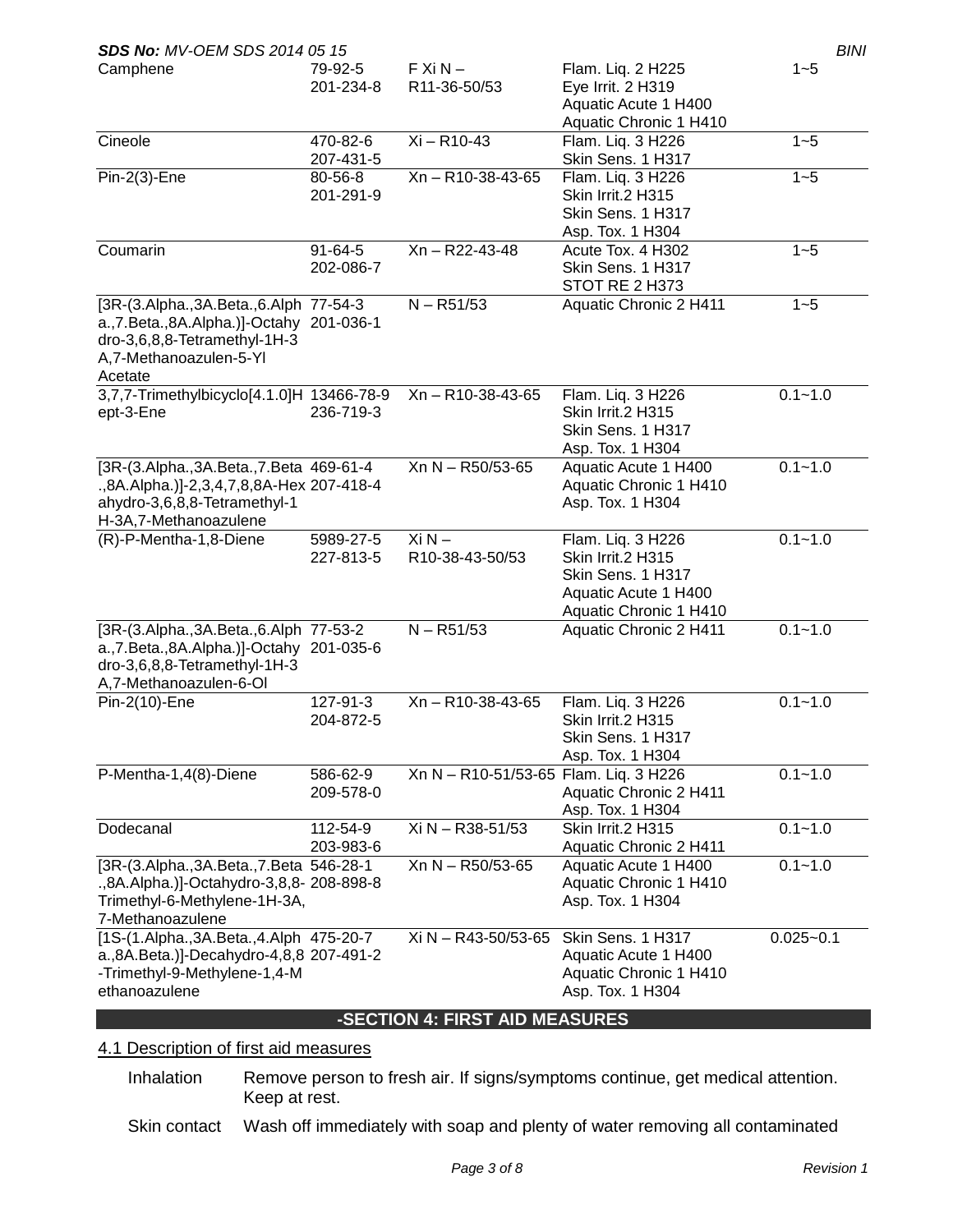#### *SDS No: MV-OEM SDS 2014 05 15 BINI*

clothes and shoes. If symptoms persist, call a physician.

Eye contact Rinse thoroughly with copious amounts of water for at least 15 minutes. Consult a physician if irritation persists.

Ingestion Rinse mouth with water. Obtain medical attention.

4.2 Most important symptoms and effects, both acute and delayed

Most Important Symptoms/Effects See above

4.3 Indication of immediate medical attention and special treatment needed

Notes to physician Treat symptomatically

## **-SECTION 5: FIRE FIGHTING MEASURES**

#### 5.1 Extinguishing media

Suitable extinguishing media

Carbon dioxide (CO2), Dry chemical, Use extinguishing measures that are appropriate to local circumstances and the surrounding environment, Alcohol-resistant foam, Water mist.

Extinguishing media which shall not be used for safety reasons: Do not use a solid water stream as it may scatter and spread fire.

#### 5.2 Special hazard arising from the substance or mixture

Special exposure hazards arising from the substance or preparation itself, combustion products, resulting gases Carbon monoxide, carbon diosice and unburned hydrocarbons (smoke)

#### 5.3 Advice for firefighters

Special protective equipment for fire-fighters As in any fire, wear self-contained breathing apparatus and full protective gear.

# **-SECTION 6: ACCIDENTAL RELEASE MEASURES**

#### 6.1 Personal precaution, protective equipment and emergency procedures

Ensure adequate ventilation. In compliance with good manufacturing practices, do not eat, drink or smoke when handling chemicals. Avoid inhalation, ingestion and contact with skin and eyes. Wear full protective clothing and self-contained breathing apparatus.

#### 6.2 Environmental precautions

Do not allow contact with soil, surface or ground water. Prevent product from entering drains.

#### 6.3 Methods and material for containment and cleaning up

Contain and collect spillage with non-combustible absorbent material, (e.g. sand, earth, diatomaceous earth, vermiculite) and place in container for disposal according to local / national regulations (see Section 13).

#### 6.4 Reference to other sections

See Sections 8 and 13 for additional information.

#### **-SECTION 7: HANDLING AND STORAGE**

#### 7.1 Precautions for safe handling

Avoid direct contact with skin and eyes. Do not ingest or apply to the skin as such. Good personal washing routines should be followed. Keep away from ignition sources and naked flame. Always practice good housekeeping and hygienic measures.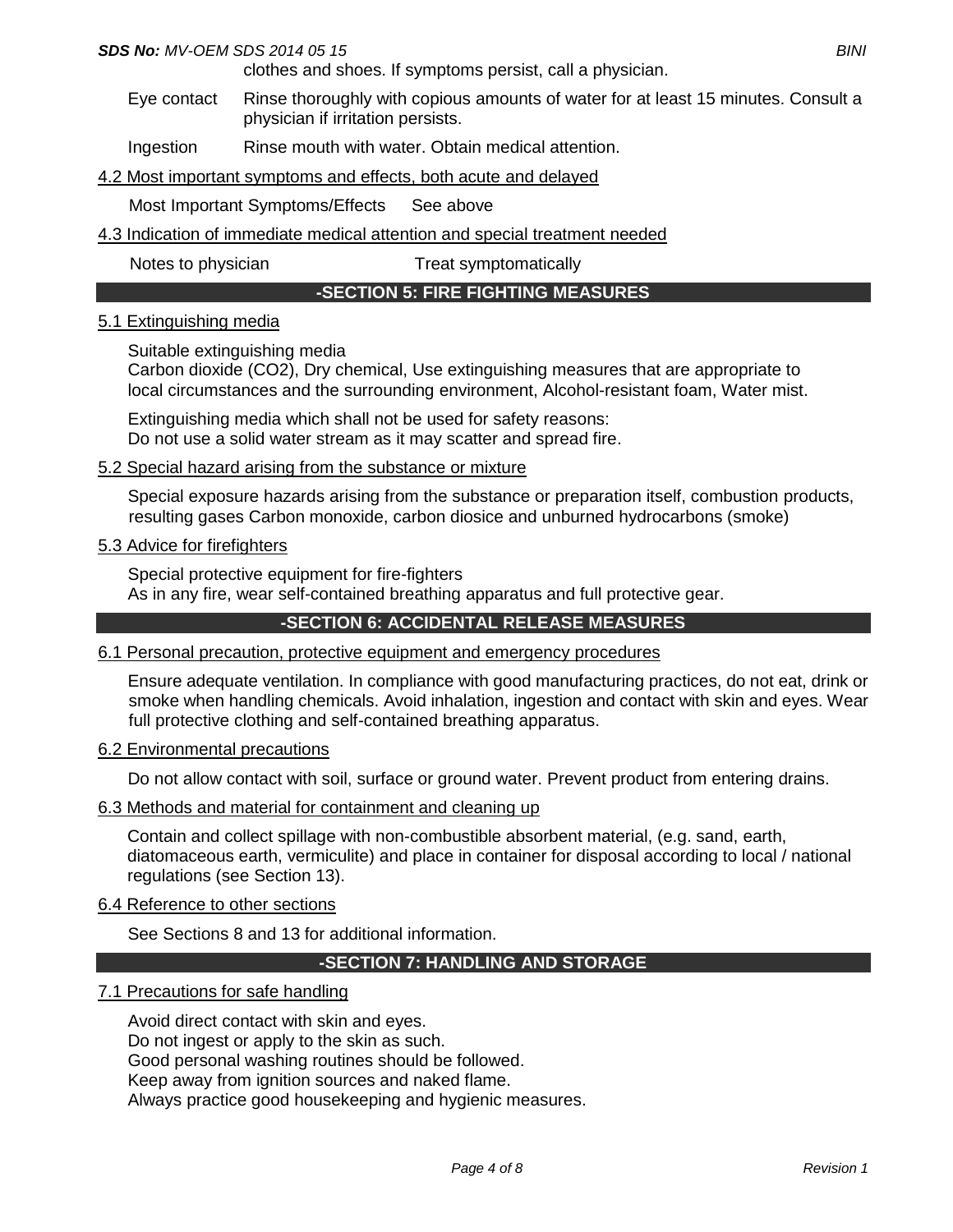Store in cool dry place and away from heat sources.

# 7.3 Specific end use(s)

Not available at this time.

## **-SECTION 8: EXPOSURE CONTROLS/PERSONAL PROTECTON**

#### 8.1 Control Parameters

| Derived No Effect Level (DNEL)                  | Cannot be identified at this time. |
|-------------------------------------------------|------------------------------------|
| <b>Predicted No Effect Concentration (PNEC)</b> | Cannot be derived at this time.    |

#### 8.2 Exposure control

| Engineering meansures:        | Ensure adequate ventilation, especially in confined areas                                                                                                |
|-------------------------------|----------------------------------------------------------------------------------------------------------------------------------------------------------|
| Personal protective equipment |                                                                                                                                                          |
| Eye protection:               | Safety glasses with side-shields                                                                                                                         |
| Skin and body protection:     | Wear impervious gloves and/or clothing if needed to prevent<br>contact with the material                                                                 |
| Respiratory protection:       | None required under normal usage. When workers are facing<br>concentrations above the exposure limit they must use<br>appropriate certified respirators. |
| Respiratory protection:       | None required under normal usage. When workers are facing<br>concentrations above the exposure limit they must use<br>appropriate certified respirators. |

#### **-SECTION 9: PHYSICAL AND CHEMICAL PROPERTIES**

## 9.1 Information on basic physical and chemical properties

| <b>Clear Liquid</b> |
|---------------------|
| Colorless           |
| Pine                |
| $79^{\circ}$ C      |
| N/A                 |
| 0.9235              |
| 1.4637              |
|                     |

# **-SECTION 10: STABILITY AND REACTIVITY**

#### 10.1 Reactivity

No dangerous reaction known under conditions of normal use. Keep away from oxidizing agents and strongly acid or alkaline materials.

#### 10.2 Chemical stability

Stable under normal conditions

#### 10.3 Possibility of hazardous reactions

None under normal processing

#### 10.4 Conditions to avoid

Heat, flames and sparks. Extremes of temperature and direct sunlight.

## 10.5 Incompatible materials

Strong oxidizing agents, Strong acids, Strong bases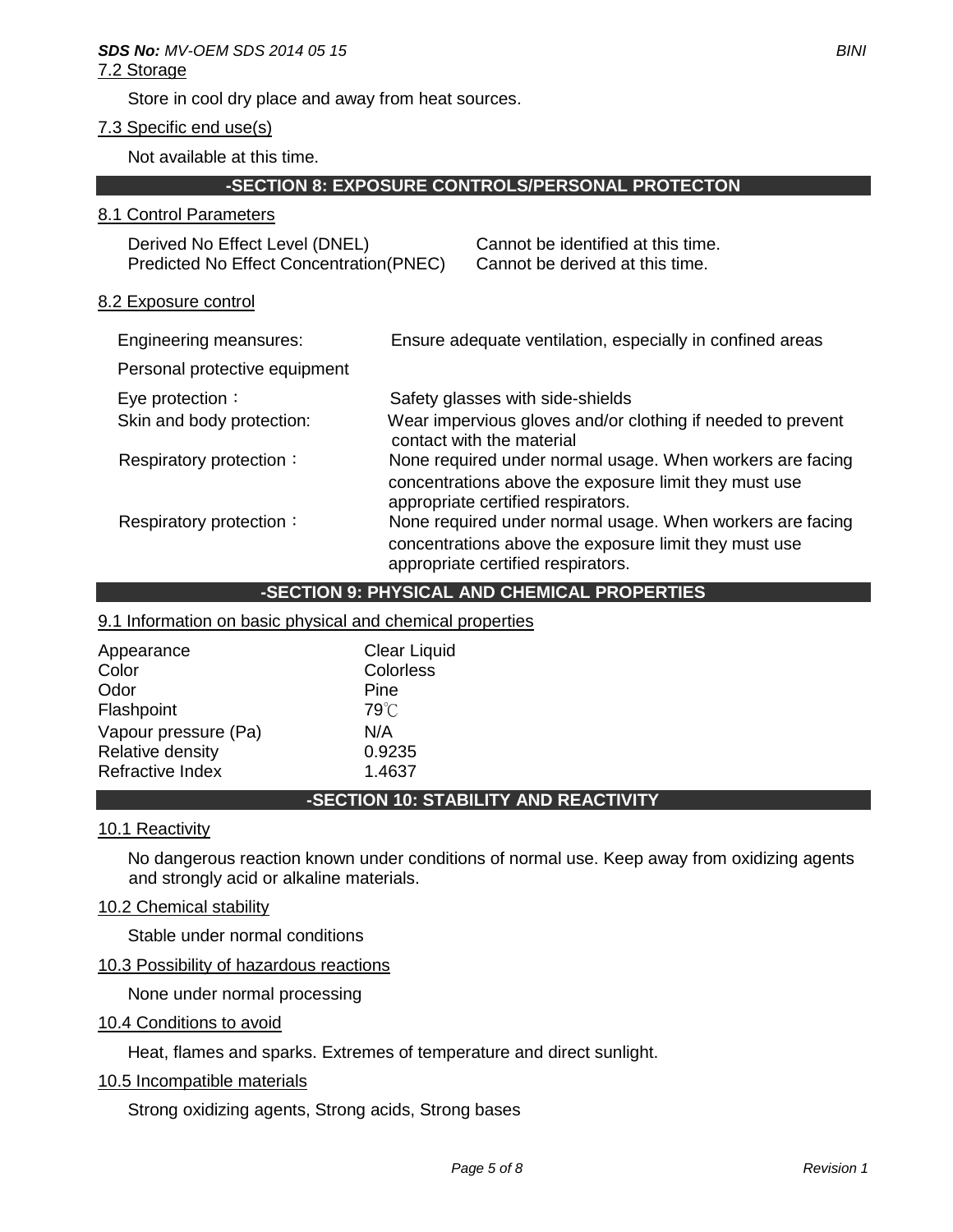Under conditions giving incomplete combustion, hazardous gases produced may consist of Carbon monoxide, carbon dioxide and unburned hydrocarbons (smoke)

# **-SECTION 11: TOXICOLOGICAL INFORMATION**

The health hazards are assessed based on the ingredients in this fragrance composition and their concentrations. This preparation has not been subjected to toxicological testing as a whole but has been prepared with verified toxicological listings. In respect to the present difficulty of using the current standard toxicological evaluation techniques to realize the potential hazards which liable to be afflicted on individual or proceed unforeseeable potential of such, this preparation should be considered and handled safely as if it displayed on the health hazards and treated on the account of all possible precaution.

# **-SECTION 12: ECOLOGICAL INFORMATION**

# 12.1 Toxicity

Exotoxicity Effects Harmful to aquatic life with long lasting effects

12.2 Persistence and degradability

No information available

12.3 Bioaccumulative potential

No information available

12.4 Mobility in soil

No information available

## 12.5 Results of PBT and vPvB assessment

No information available

12.6 Other adverse effects

Endocrine Disruptor Information This product does not contain any known or suspected endocrine disruptors

# **-SECTION 13: DISPOSAL CONSIDERATIONS**

#### 13.1 Waste treatment methods

Waste from Residues/Unused Products Dispose of in accordance with local regulations. Should not be released into the environment.

Contaminated packaging Empty containers should be taken to an approved waste handling site for recycling or disposal

#### **-SECTION 14: TRANSPORT INFORMATION**

#### 14.1 UN Number

| ADR<br>RID<br><b>IMDG</b><br><b>IATA-DGR</b> | t | Non-dangerous.<br>Non-dangerous<br>Non-dangerous<br>Non-dangerous |
|----------------------------------------------|---|-------------------------------------------------------------------|
| 14.2 Proper Shipping Name                    |   |                                                                   |
| ADR<br>RID                                   |   | Non-dangerous.                                                    |
|                                              | t | Non-dangerous                                                     |
| <b>IMDG</b>                                  |   | Non-dangerous                                                     |
| <b>IATA-DGR</b>                              | ٠ | Non-dangerous                                                     |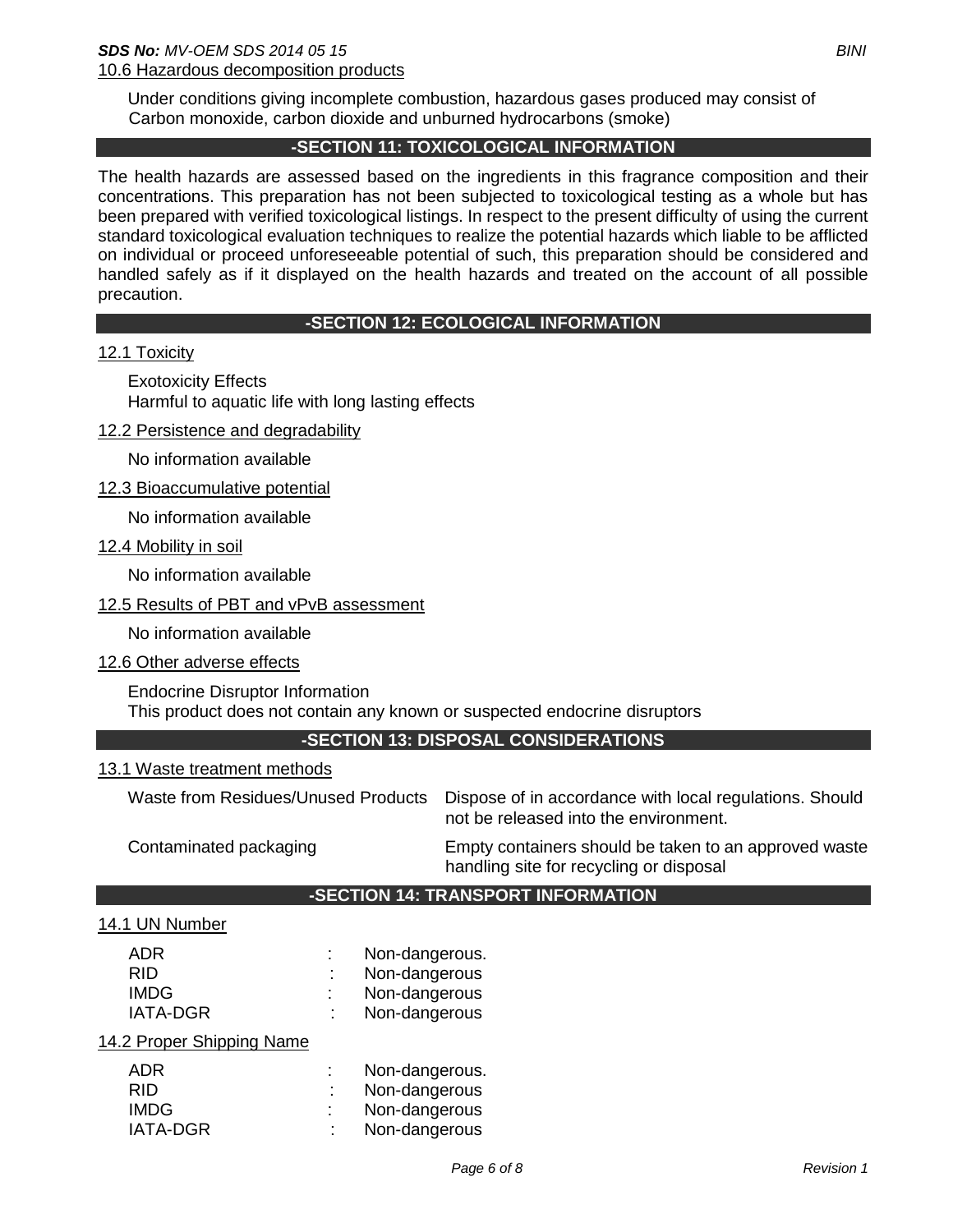#### *SDS No: MV-OEM SDS 2014 05 15 BINI* 14.3 Transport Hazard Class

| <b>ADR</b><br><b>RID</b><br><b>IMDG</b><br><b>IATA-DGR</b>                                                                                                           | Non-dangerous.<br>Non-dangerous<br>Non-dangerous<br>Non-dangerous                            |
|----------------------------------------------------------------------------------------------------------------------------------------------------------------------|----------------------------------------------------------------------------------------------|
| 14.4 Packing Group                                                                                                                                                   |                                                                                              |
| ADR:<br><b>Packing Group</b><br><b>Classification Code</b><br><b>Hazard Identification</b><br><b>Number Labels</b><br><b>Tunnel Restriction Code</b>                 | : Non-dangerous.<br>: Non-dangerous<br>: Non-dangerous<br>: Non-dangerous<br>: Non-dangerous |
| RID:<br><b>Packing Group</b><br><b>Classification Code</b><br><b>Hazard Identification</b><br><b>Number Labels</b>                                                   | : Non-dangerous.<br>: Non-dangerous<br>: Non-dangerous<br>: Non-dangerous                    |
| IMDG:<br>Packing Group<br><b>Number Labels</b><br><b>EmS Code</b>                                                                                                    | : Non-dangerous.<br>: Non-dangerous<br>: Non-dangerous                                       |
| <b>IATA-DGR</b><br>Packing Instruction<br>(Cargo Aircraft)<br>Qty/Pkg (Cargo)<br>Packing Instruction<br>(Passenger Aircraft)<br>Qty/Pkg (Passenger)<br>Packing Group | :Non-dangerous<br>: Non-dangerous<br>:Non-dangerous<br>: Non-dangerous<br>: Non-dangerous.   |
| 14.5 Environmental Hazards                                                                                                                                           |                                                                                              |
| ADR:<br><b>Environmentally Hazardous:</b><br>RID:<br><b>Environmentally Hazardous:</b><br>IMDG:<br><b>Environmentally Hazardous:</b><br><b>IATA-DGR</b>              | No<br>No<br>No                                                                               |
| <b>Environmentally Hazardous:</b>                                                                                                                                    | Nο                                                                                           |

14.6 Special Precautions for Users

No data available

# 14.7 Transport in Bulk According to Annex II of MARPOL 73/78 and the IBC Code

Not applicable

# **-SECTION 15: REGULATORY INFORMATION**

# 15.1 Safety, health, and environmental regualtions/legistlation specific for the substance or mixture

WGK Classification 2

15.2 Chemical Safety Assessment

No information available